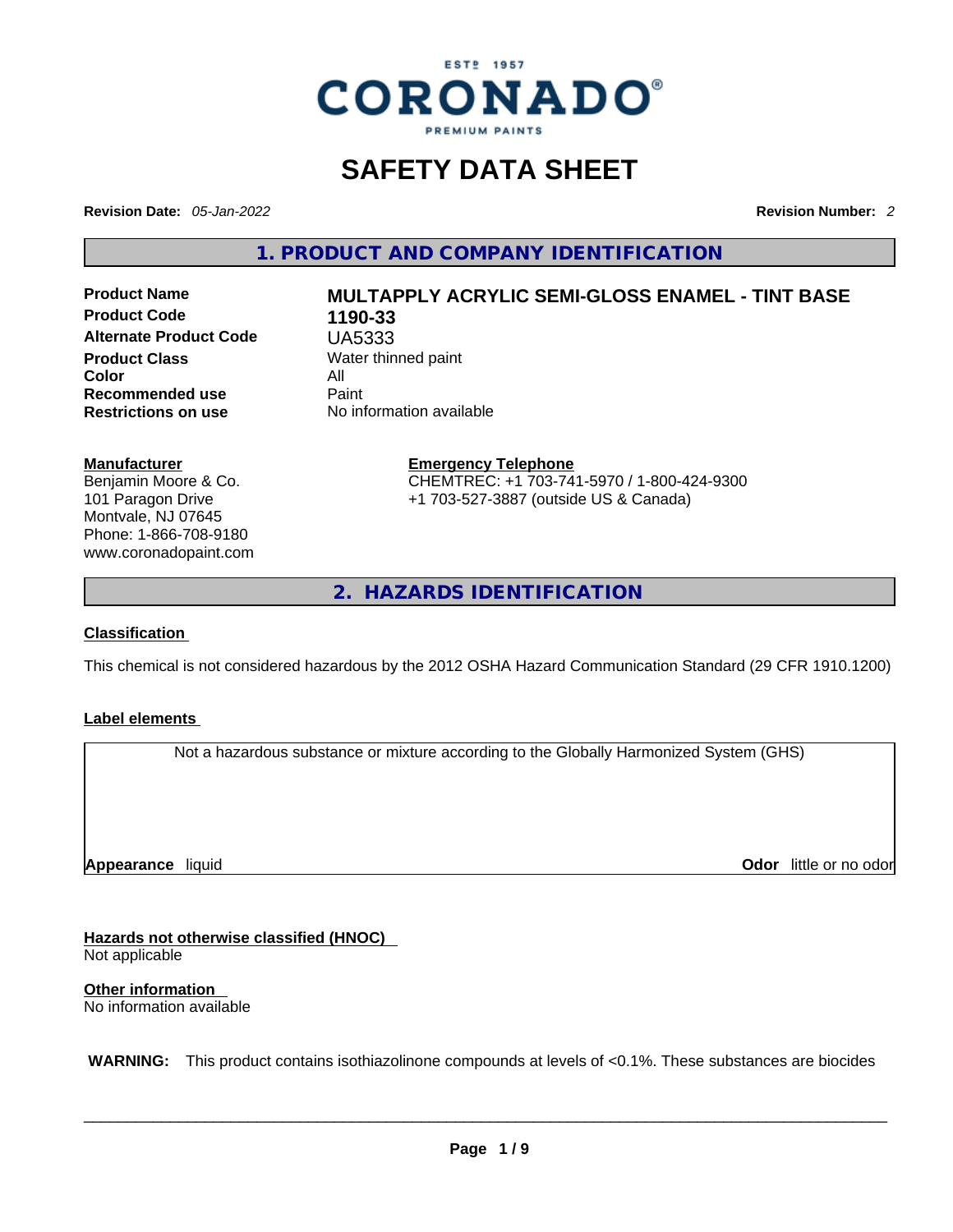commonly found in most paints and a variety of personal care products as a preservative. Certain individuals may be sensitive or allergic to these substances, even at low levels.

# **3. COMPOSITION INFORMATION ON COMPONENTS**

| <b>Chemical name</b>                                                         | <b>CAS No.</b> | Weight-%  |
|------------------------------------------------------------------------------|----------------|-----------|
| Titanium dioxide                                                             | 13463-67-7     | $15 - 20$ |
| Kaolin                                                                       | 1332-58-7      | 1 - 5     |
| Diethylene glycol monoethyl ether                                            | 111-90-0       | $1 - 5$   |
| Propanoic acid, 2-methyl-, monoester with<br>2,2,4-trimethyl-1,3-pentanediol | 25265-77-4     | $1 - 5$   |

|                                                  | 4. FIRST AID MEASURES                                                                                    |
|--------------------------------------------------|----------------------------------------------------------------------------------------------------------|
| <b>General Advice</b>                            | No hazards which require special first aid measures.                                                     |
| <b>Eye Contact</b>                               | Rinse thoroughly with plenty of water for at least 15 minutes and consult a<br>physician.                |
| <b>Skin Contact</b>                              | Wash off immediately with soap and plenty of water while removing all<br>contaminated clothes and shoes. |
| <b>Inhalation</b>                                | Move to fresh air. If symptoms persist, call a physician.                                                |
| Ingestion                                        | Clean mouth with water and afterwards drink plenty of water. Consult a physician<br>if necessary.        |
| <b>Most Important</b><br><b>Symptoms/Effects</b> | None known.                                                                                              |
| <b>Notes To Physician</b>                        | Treat symptomatically.                                                                                   |

# **5. FIRE-FIGHTING MEASURES**

| Use extinguishing measures that are appropriate to local<br>circumstances and the surrounding environment.                                                                                            |
|-------------------------------------------------------------------------------------------------------------------------------------------------------------------------------------------------------|
| Protective equipment and precautions for firefighters<br>As in any fire, wear self-contained breathing apparatus<br>pressure-demand, MSHA/NIOSH (approved or equivalent)<br>and full protective gear. |
| Closed containers may rupture if exposed to fire or<br>extreme heat.                                                                                                                                  |
| No.                                                                                                                                                                                                   |
| No.                                                                                                                                                                                                   |
| Not applicable<br>Not applicable                                                                                                                                                                      |
|                                                                                                                                                                                                       |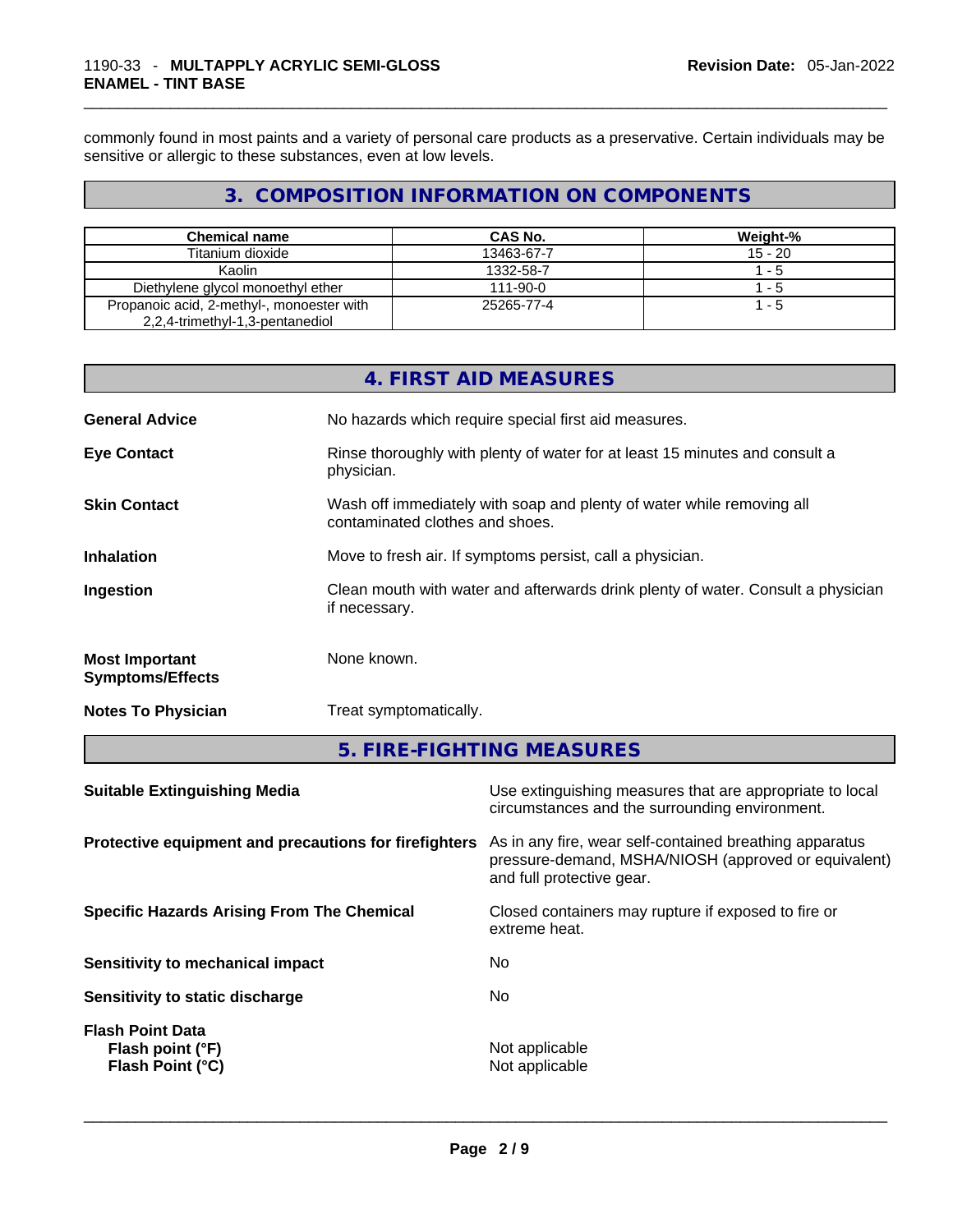| <b>Method</b>                                                 |                 | Not applicable                   |                                |
|---------------------------------------------------------------|-----------------|----------------------------------|--------------------------------|
| <b>Flammability Limits In Air</b>                             |                 |                                  |                                |
| Lower flammability limit:<br><b>Upper flammability limit:</b> |                 | Not applicable<br>Not applicable |                                |
| <b>NFPA</b><br>Health: 1                                      | Flammability: 0 | <b>Instability: 0</b>            | <b>Special:</b> Not Applicable |
| <b>NFPA Legend</b>                                            |                 |                                  |                                |

- 0 Not Hazardous
- 1 Slightly
- 2 Moderate
- 3 High
- 4 Severe

*The ratings assigned are only suggested ratings, the contractor/employer has ultimate responsibilities for NFPA ratings where this system is used.* 

*Additional information regarding the NFPA rating system is available from the National Fire Protection Agency (NFPA) at www.nfpa.org.* 

# **6. ACCIDENTAL RELEASE MEASURES**

| <b>Personal Precautions</b>      | Avoid contact with skin, eyes and clothing. Ensure adequate ventilation.                                                                                           |  |  |
|----------------------------------|--------------------------------------------------------------------------------------------------------------------------------------------------------------------|--|--|
| <b>Other Information</b>         | Prevent further leakage or spillage if safe to do so.                                                                                                              |  |  |
| <b>Environmental precautions</b> | See Section 12 for additional Ecological Information.                                                                                                              |  |  |
| <b>Methods for Cleaning Up</b>   | Soak up with inert absorbent material. Sweep up and shovel into suitable<br>containers for disposal.                                                               |  |  |
|                                  | 7. HANDLING AND STORAGE                                                                                                                                            |  |  |
| Handling                         | Avoid contact with skin, eyes and clothing. Avoid breathing vapors, spray mists or<br>sanding dust. In case of insufficient ventilation, wear suitable respiratory |  |  |
|                                  | equipment.                                                                                                                                                         |  |  |
| <b>Storage</b>                   | Keep container tightly closed. Keep out of the reach of children.                                                                                                  |  |  |

# **8. EXPOSURE CONTROLS/PERSONAL PROTECTION**

#### **Exposure Limits**

| <b>Chemical name</b> | <b>ACGIH TLV</b>                           | <b>OSHA PEL</b>            |
|----------------------|--------------------------------------------|----------------------------|
| Titanium dioxide     | TWA: $10 \text{ ma/m}^3$                   | 15 mg/m $3$ - TWA          |
| Kaolin               | TWA: $2 \text{ mg/m}^3$ particulate matter | 15 mg/m <sup>3</sup> - TWA |
|                      | containing no asbestos and <1%             | 5 mg/m <sup>3</sup> - TWA  |
|                      | crystalline silica, respirable particulate |                            |
|                      | matter                                     |                            |

#### **Legend**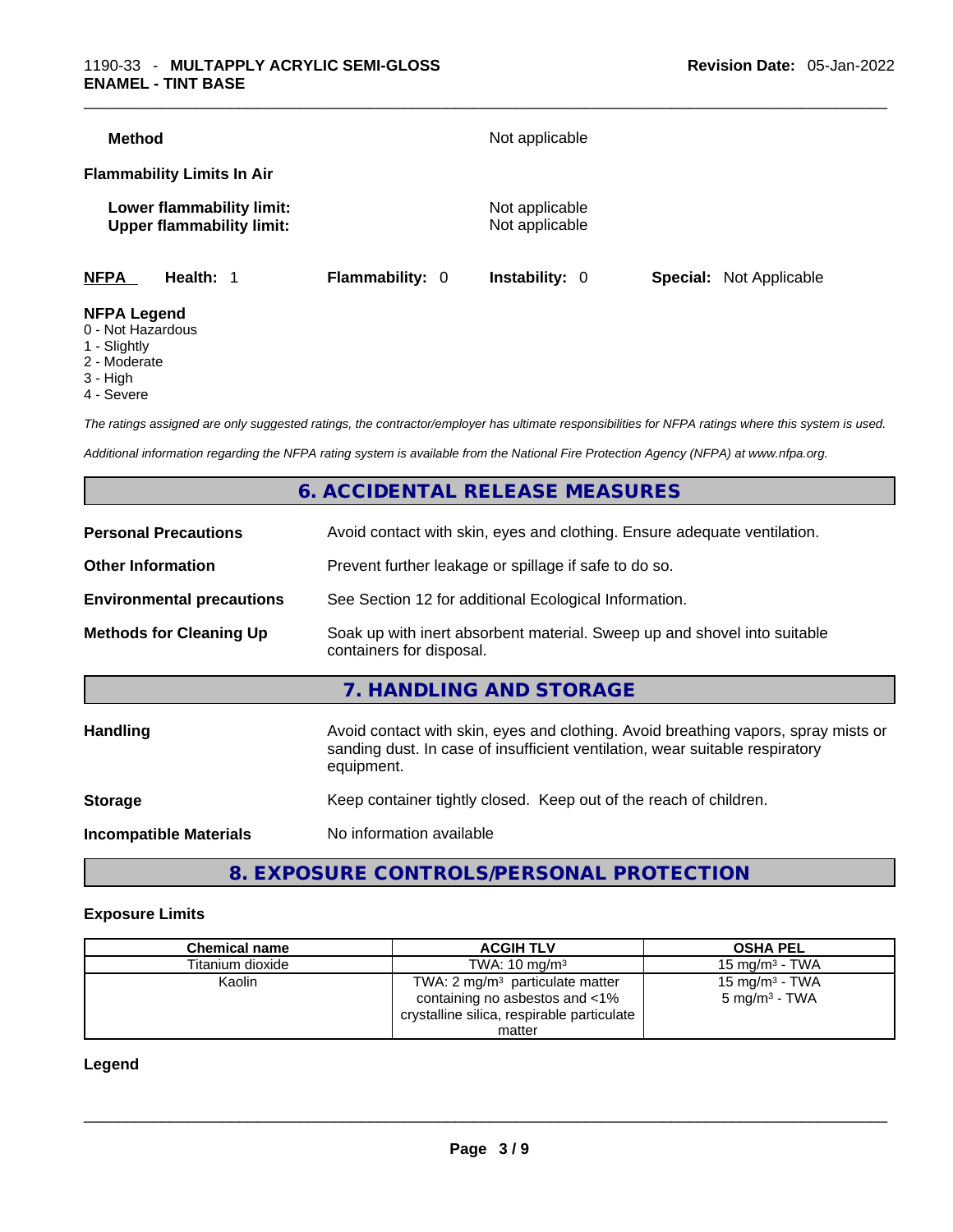#### \_\_\_\_\_\_\_\_\_\_\_\_\_\_\_\_\_\_\_\_\_\_\_\_\_\_\_\_\_\_\_\_\_\_\_\_\_\_\_\_\_\_\_\_\_\_\_\_\_\_\_\_\_\_\_\_\_\_\_\_\_\_\_\_\_\_\_\_\_\_\_\_\_\_\_\_\_\_\_\_\_\_\_\_\_\_\_\_\_\_\_\_\_ 1190-33 - **MULTAPPLY ACRYLIC SEMI-GLOSS ENAMEL - TINT BASE**

ACGIH - American Conference of Governmental Industrial Hygienists Exposure Limits OSHA - Occupational Safety & Health Administration Exposure Limits N/E - Not Established

| <b>Engineering Measures</b>          | Ensure adequate ventilation, especially in confined areas.               |
|--------------------------------------|--------------------------------------------------------------------------|
| <b>Personal Protective Equipment</b> |                                                                          |
| <b>Eye/Face Protection</b>           | Safety glasses with side-shields.                                        |
| <b>Skin Protection</b>               | Protective gloves and impervious clothing.                               |
| <b>Respiratory Protection</b>        | In case of insufficient ventilation wear suitable respiratory equipment. |
| <b>Hygiene Measures</b>              | Avoid contact with skin, eyes and clothing. Remove and wash contaminated |

## **9. PHYSICAL AND CHEMICAL PROPERTIES**

clothing before re-use. Wash thoroughly after handling.

**Appearance** liquid **Odor Odor Odor Odor Odor Odor** *little or no odor little or no odor* **Odor Threshold No information available No information available Density (lbs/gal)** 10.0 - 10.2 **Specific Gravity** 1.19 - 1.22 **pH** No information available **Viscosity (cps) Viscosity (cps) No information available Solubility(ies)** No information available **Water solubility Water solubility Water solubility Water solubility Water solubility Water solution Evaporation Rate No information available No information available Vapor pressure**  No information available **Vapor pressure No information available Vapor density Vapor** density **Wt. % Solids** 45 - 55 **Vol. % Solids** 35 - 45 **Wt. % Volatiles Vol. % Volatiles** 55 - 65 **VOC Regulatory Limit (g/L)** < 100 **Boiling Point (°F)** 212 **Boiling Point (°C)** 100<br> **Preezing point (°F)** 32 **Freezing point (°F) Freezing Point (°C)** 0 **Flash point (°F)** Not applicable **Flash Point (°C)** Not applicable **Method Not applicable Not applicable Flammability (solid, gas)** Not applicable **Upper flammability limit:** Not applicable **Lower flammability limit:** Not applicable **Autoignition Temperature (°F)** No information available **Autoignition Temperature (°C)** No information available **Decomposition Temperature (°F)**<br> **Decomposition Temperature (°C)** No information available **Decomposition Temperature (°C) Partition coefficient Community Contract Contract Contract Contract Contract Contract Contract Contract Contract Contract Contract Contract Contract Contract Contract Contract Contract Contract Contract Contract Contr** 

# **10. STABILITY AND REACTIVITY**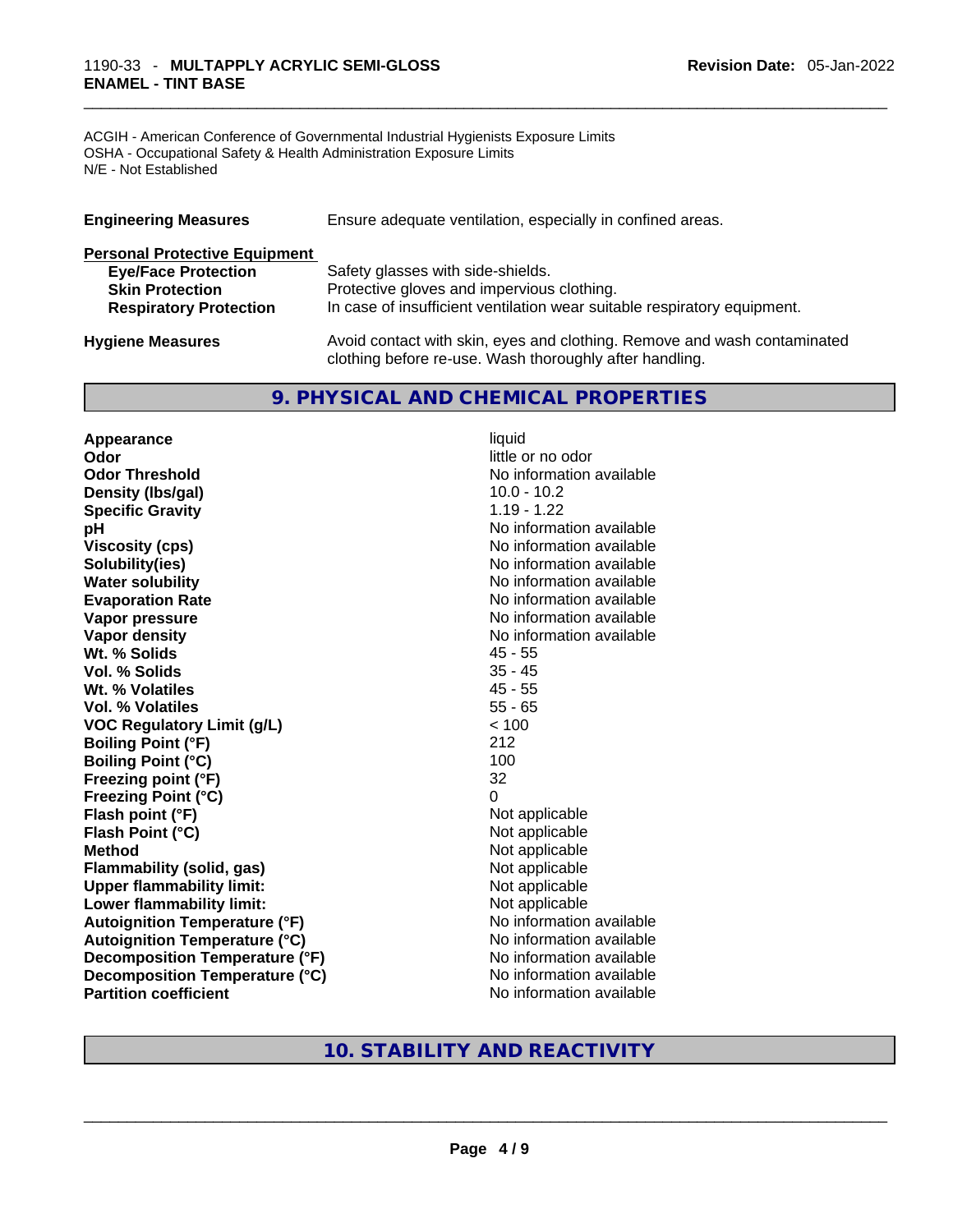| <b>Reactivity</b>                       | Not Applicable                           |
|-----------------------------------------|------------------------------------------|
| <b>Chemical Stability</b>               | Stable under normal conditions.          |
| <b>Conditions to avoid</b>              | Prevent from freezing.                   |
| <b>Incompatible Materials</b>           | No materials to be especially mentioned. |
| <b>Hazardous Decomposition Products</b> | None under normal use.                   |
| Possibility of hazardous reactions      | None under normal conditions of use.     |

# **11. TOXICOLOGICAL INFORMATION**

| <b>Product Information</b>                                                                                                                                                                                                                                                             |                                                                                                                                                                                                                                                                                                                                                                                                                                                                                            |
|----------------------------------------------------------------------------------------------------------------------------------------------------------------------------------------------------------------------------------------------------------------------------------------|--------------------------------------------------------------------------------------------------------------------------------------------------------------------------------------------------------------------------------------------------------------------------------------------------------------------------------------------------------------------------------------------------------------------------------------------------------------------------------------------|
| Information on likely routes of exposure                                                                                                                                                                                                                                               |                                                                                                                                                                                                                                                                                                                                                                                                                                                                                            |
| <b>Principal Routes of Exposure</b>                                                                                                                                                                                                                                                    | Eye contact, skin contact and inhalation.                                                                                                                                                                                                                                                                                                                                                                                                                                                  |
| <b>Acute Toxicity</b>                                                                                                                                                                                                                                                                  |                                                                                                                                                                                                                                                                                                                                                                                                                                                                                            |
| <b>Product Information</b>                                                                                                                                                                                                                                                             | No information available                                                                                                                                                                                                                                                                                                                                                                                                                                                                   |
|                                                                                                                                                                                                                                                                                        | Symptoms related to the physical, chemical and toxicological characteristics                                                                                                                                                                                                                                                                                                                                                                                                               |
| <b>Symptoms</b>                                                                                                                                                                                                                                                                        | No information available                                                                                                                                                                                                                                                                                                                                                                                                                                                                   |
|                                                                                                                                                                                                                                                                                        | Delayed and immediate effects as well as chronic effects from short and long-term exposure                                                                                                                                                                                                                                                                                                                                                                                                 |
| Eye contact<br><b>Skin contact</b><br><b>Inhalation</b><br>Ingestion<br><b>Sensitization</b><br><b>Neurological Effects</b><br><b>Mutagenic Effects</b><br><b>Reproductive Effects</b><br><b>Developmental Effects</b><br><b>Target organ effects</b><br><b>STOT - single exposure</b> | May cause slight irritation.<br>Substance may cause slight skin irritation. Prolonged or repeated contact may dry<br>skin and cause irritation.<br>May cause irritation of respiratory tract.<br>Ingestion may cause gastrointestinal irritation, nausea, vomiting and diarrhea.<br>No information available<br>No information available.<br>No information available.<br>No information available.<br>No information available.<br>No information available.<br>No information available. |
| <b>STOT - repeated exposure</b><br>Other adverse effects<br><b>Aspiration Hazard</b>                                                                                                                                                                                                   | No information available.<br>No information available.<br>No information available                                                                                                                                                                                                                                                                                                                                                                                                         |
| <b>Numerical measures of toxicity</b>                                                                                                                                                                                                                                                  |                                                                                                                                                                                                                                                                                                                                                                                                                                                                                            |
|                                                                                                                                                                                                                                                                                        | The following values are calculated based on chapter 3.1 of the GHS document                                                                                                                                                                                                                                                                                                                                                                                                               |

| <b>ATEmix (oral)</b>                 | 48970 mg/kg |
|--------------------------------------|-------------|
| <b>ATEmix (inhalation-dust/mist)</b> | 284.1 mg/L  |

**Component Information**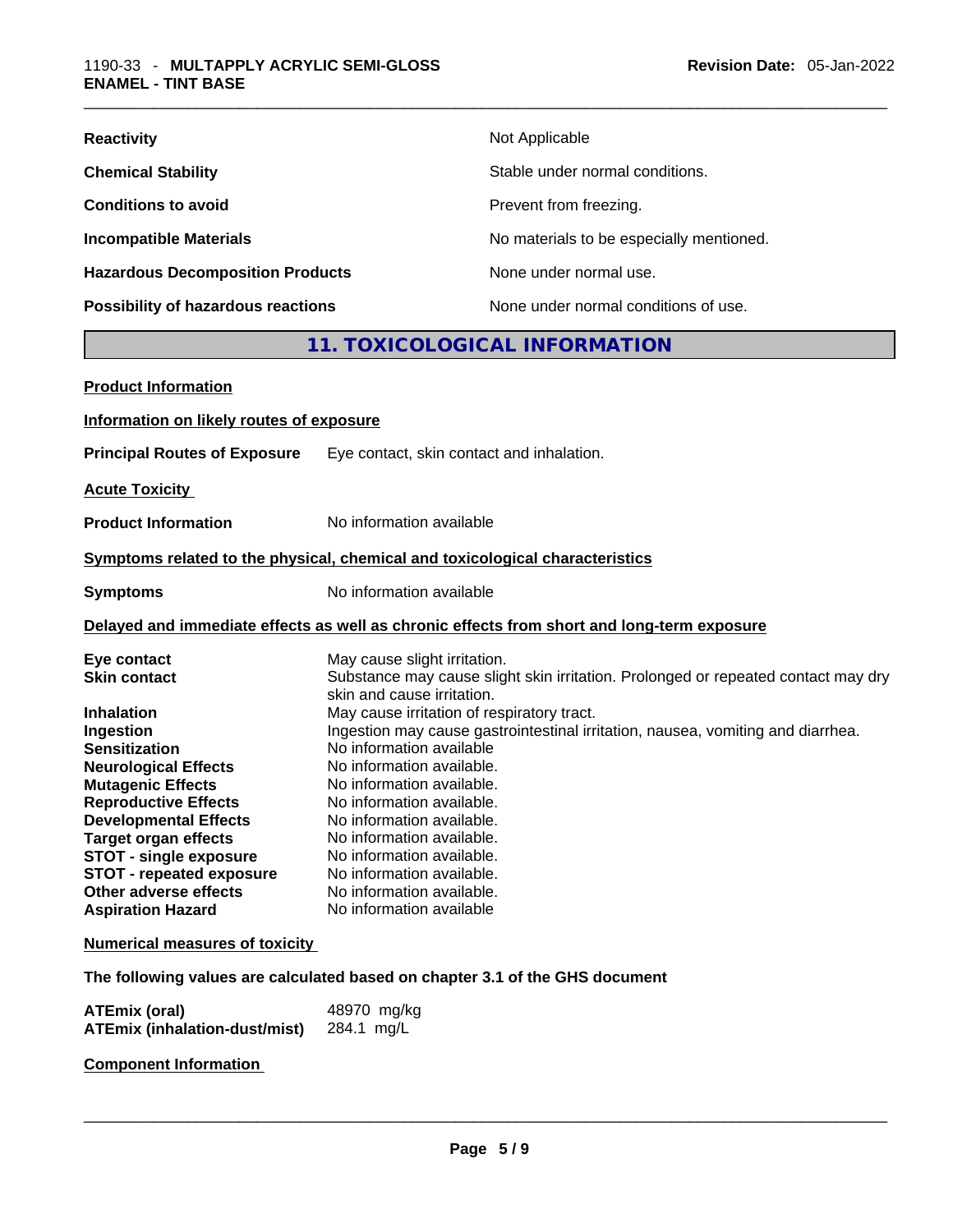| Chemical name                     | Oral LD50             | Dermal LD50                         | <b>Inhalation LC50</b>               |
|-----------------------------------|-----------------------|-------------------------------------|--------------------------------------|
| Titanium dioxide                  | $> 10000$ mg/kg (Rat) |                                     |                                      |
| 13463-67-7                        |                       |                                     |                                      |
| Kaolin                            | $>$ 5000 mg/kg (Rat)  | $>$ 5000 mg/kg (Rat)                |                                      |
| 1332-58-7                         |                       |                                     |                                      |
| Diethylene glycol monoethyl ether | $= 10502$ mg/kg (Rat) | $= 9143$ mg/kg (Rabbit) = 4200      | $> 5240$ mg/m <sup>3</sup> (Rat) 4 h |
| $111 - 90 - 0$                    |                       | $\mu L/kg$ (Rabbit) = 6 mL/kg (Rat) |                                      |
| Propanoic acid, 2-methyl-,        | $=$ 3200 mg/kg (Rat)  | $> 15200$ mg/kg (Rat)               |                                      |
| monoester with                    |                       |                                     |                                      |
| 2,2,4-trimethyl-1,3-pentanediol   |                       |                                     |                                      |
| 25265-77-4                        |                       |                                     |                                      |

#### **Chronic Toxicity**

#### **Carcinogenicity**

*The information below indicates whether each agency has listed any ingredient as a carcinogen:.* 

| <b>Chemical name</b>    | IARC                 | <b>NTP</b> | OSHA   |
|-------------------------|----------------------|------------|--------|
|                         | 2B<br>Possible Human |            | ∟isted |
| ' Titanium J<br>dioxide | Carcinogen           |            |        |

• Although IARC has classified titanium dioxide as possibly carcinogenic to humans (2B), their summary concludes: "No significant exposure to titanium dioxide is thought to occur during the use of products in which titanium dioxide is bound to other materials, such as paint."

#### **Legend**

IARC - International Agency for Research on Cancer NTP - National Toxicity Program OSHA - Occupational Safety & Health Administration

**12. ECOLOGICAL INFORMATION** 

#### **Ecotoxicity Effects**

The environmental impact of this product has not been fully investigated.

#### **Product Information**

#### **Acute Toxicity to Fish**

No information available

#### **Acute Toxicity to Aquatic Invertebrates**

No information available

#### **Acute Toxicity to Aquatic Plants**

No information available

#### **Persistence / Degradability**

No information available.

#### **Bioaccumulation**

There is no data for this product.

# **Mobility in Environmental Media**

No information available. \_\_\_\_\_\_\_\_\_\_\_\_\_\_\_\_\_\_\_\_\_\_\_\_\_\_\_\_\_\_\_\_\_\_\_\_\_\_\_\_\_\_\_\_\_\_\_\_\_\_\_\_\_\_\_\_\_\_\_\_\_\_\_\_\_\_\_\_\_\_\_\_\_\_\_\_\_\_\_\_\_\_\_\_\_\_\_\_\_\_\_\_\_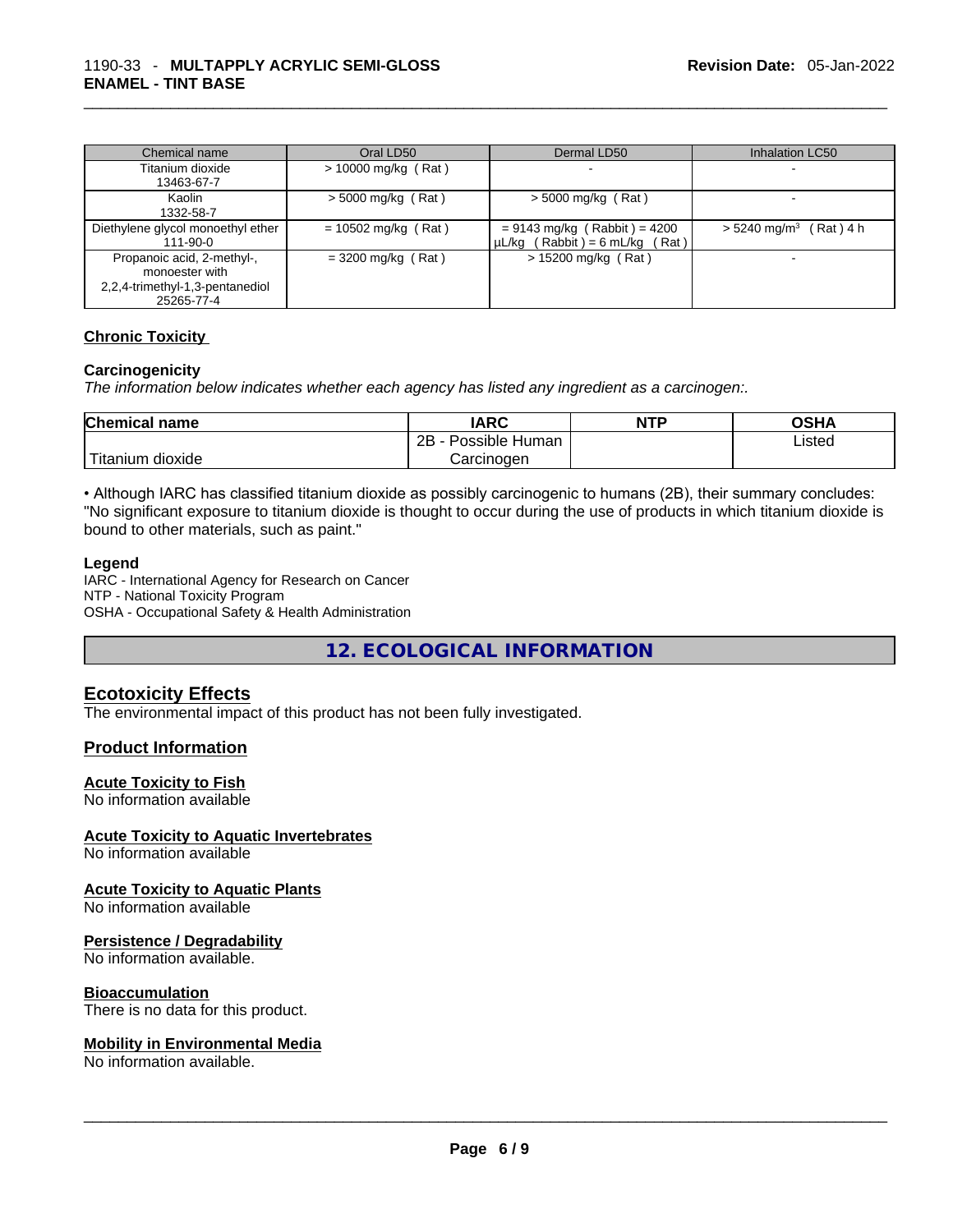**Ozone** No information available

# **Component Information**

# **Acute Toxicity to Fish**

Titanium dioxide  $LC50: > 1000$  mg/L (Fathead Minnow - 96 hr.)

## **Acute Toxicity to Aquatic Invertebrates**

No information available

#### **Acute Toxicity to Aquatic Plants**

No information available

|                                                                                                                                                                            | <b>13. DISPOSAL CONSIDERATIONS</b>                                                                                                                                                                                        |  |  |
|----------------------------------------------------------------------------------------------------------------------------------------------------------------------------|---------------------------------------------------------------------------------------------------------------------------------------------------------------------------------------------------------------------------|--|--|
| <b>Waste Disposal Method</b>                                                                                                                                               | Dispose of in accordance with federal, state, and local regulations. Local<br>requirements may vary, consult your sanitation department or state-designated<br>environmental protection agency for more disposal options. |  |  |
|                                                                                                                                                                            | 14. TRANSPORT INFORMATION                                                                                                                                                                                                 |  |  |
| <b>DOT</b>                                                                                                                                                                 | Not regulated                                                                                                                                                                                                             |  |  |
| <b>ICAO / IATA</b>                                                                                                                                                         | Not regulated                                                                                                                                                                                                             |  |  |
| <b>IMDG / IMO</b>                                                                                                                                                          | Not regulated                                                                                                                                                                                                             |  |  |
|                                                                                                                                                                            | <b>15. REGULATORY INFORMATION</b>                                                                                                                                                                                         |  |  |
| <b>International Inventories</b>                                                                                                                                           |                                                                                                                                                                                                                           |  |  |
| <b>TSCA: United States</b><br><b>DSL: Canada</b>                                                                                                                           | Yes - All components are listed or exempt.<br>Yes - All components are listed or exempt.                                                                                                                                  |  |  |
| <b>Federal Regulations</b>                                                                                                                                                 |                                                                                                                                                                                                                           |  |  |
| SARA 311/312 hazardous categorization<br>Acute health hazard<br><b>Chronic Health Hazard</b><br>Fire hazard<br>Sudden release of pressure hazard<br><b>Reactive Hazard</b> | <b>No</b><br><b>No</b><br>No<br>No<br><b>No</b>                                                                                                                                                                           |  |  |

#### **SARA 313**

Section 313 of Title III of the Superfund Amendments and Reauthorization Act of 1986 (SARA). This product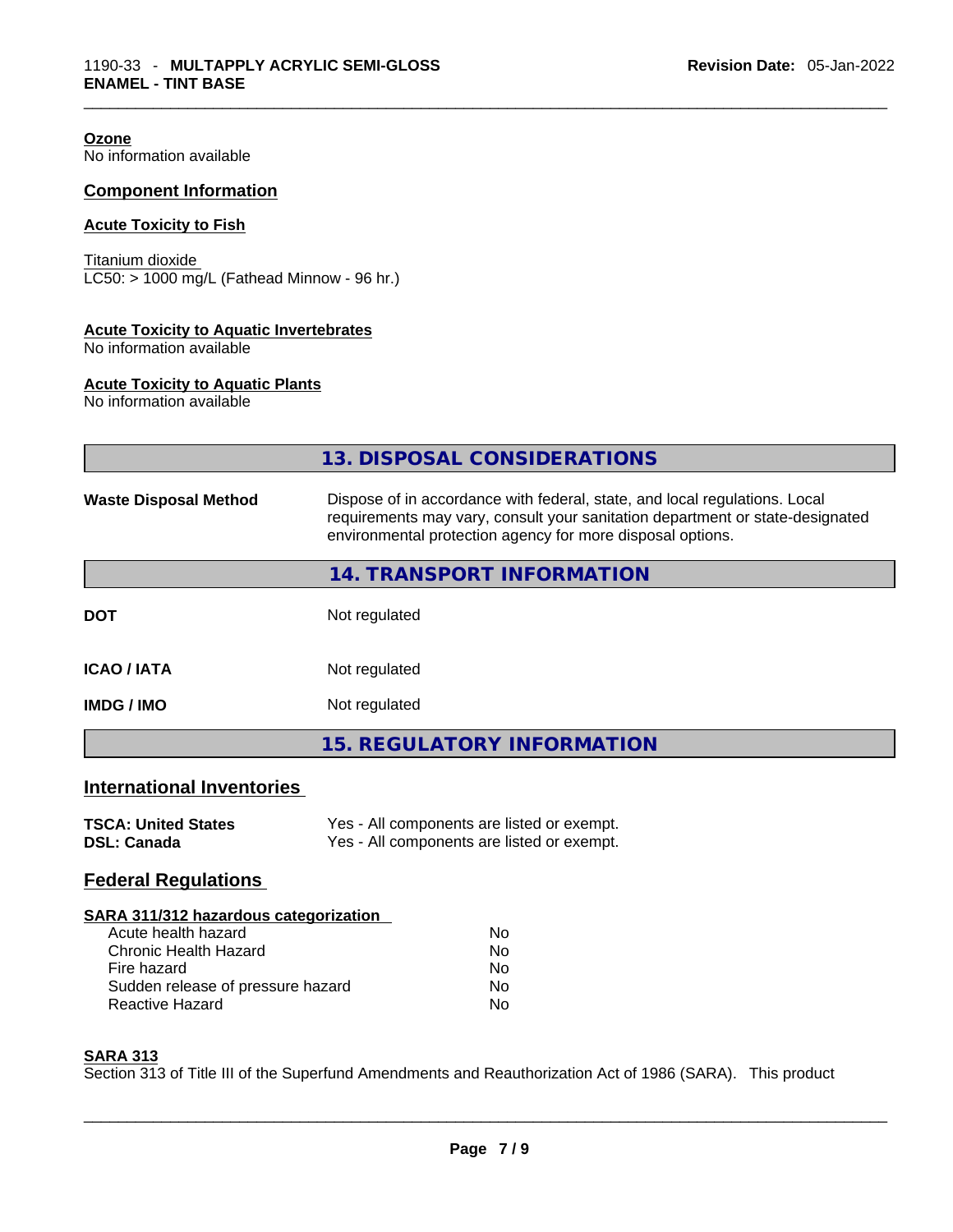contains a chemical or chemicals which are subject to the reporting requirements of the Act and Title 40 of the Code of Federal Regulations, Part 372:

| <b>Chemical name</b>                                                                                                    | <b>CAS No.</b> | Weight-% | <b>CERCLA/SARA 313</b><br>(de minimis concentration) |
|-------------------------------------------------------------------------------------------------------------------------|----------------|----------|------------------------------------------------------|
| Diethylene glycol monoethyl ether                                                                                       | $111 - 90 - 0$ | $1 - 5$  | 1.0                                                  |
| Clean Air Act, Section 112 Hazardous Air Pollutants (HAPs) (see 40 CFR 61)<br>This product contains the following HAPs: |                |          |                                                      |
| <b>Chemical name</b>                                                                                                    | <b>CAS No.</b> | Weight-% | <b>Hazardous Air Pollutant</b><br>(HAP)              |
| Diethylene glycol monoethyl ether                                                                                       | $111 - 90 - 0$ | $1 - 5$  | Listed                                               |
|                                                                                                                         |                |          |                                                      |

## **US State Regulations**

#### **California Proposition 65**

**WARNING:** This product can expose you to chemicals including Titanium dioxide, which are known to the State of California to cause cancer, and Toluene which are known to the State of California to cause birth defects or other reproductive harm. For more information go to www.P65Warnings.ca.gov

#### **State Right-to-Know**

| <b>Chemical name</b>              | <b>Massachusetts</b> | <b>New Jersey</b> | Pennsylvania |
|-----------------------------------|----------------------|-------------------|--------------|
| Titanium dioxide                  |                      |                   |              |
| Kaolin                            |                      |                   |              |
| Diethylene glycol monoethyl ether |                      |                   |              |

#### **Legend**

X - Listed

# **16. OTHER INFORMATION**

**HMIS** - **Health:** 1 **Flammability:** 0 **Reactivity:** 0 **PPE:** -

#### **HMIS Legend**

- 0 Minimal Hazard
- 1 Slight Hazard
- 2 Moderate Hazard
- 3 Serious Hazard
- 4 Severe Hazard
- \* Chronic Hazard

X - Consult your supervisor or S.O.P. for "Special" handling instructions.

Note: The PPE rating has intentionally been left blank. Choose appropriate PPE that will protect employees from the hazards the material will *present under the actual normal conditions of use.*